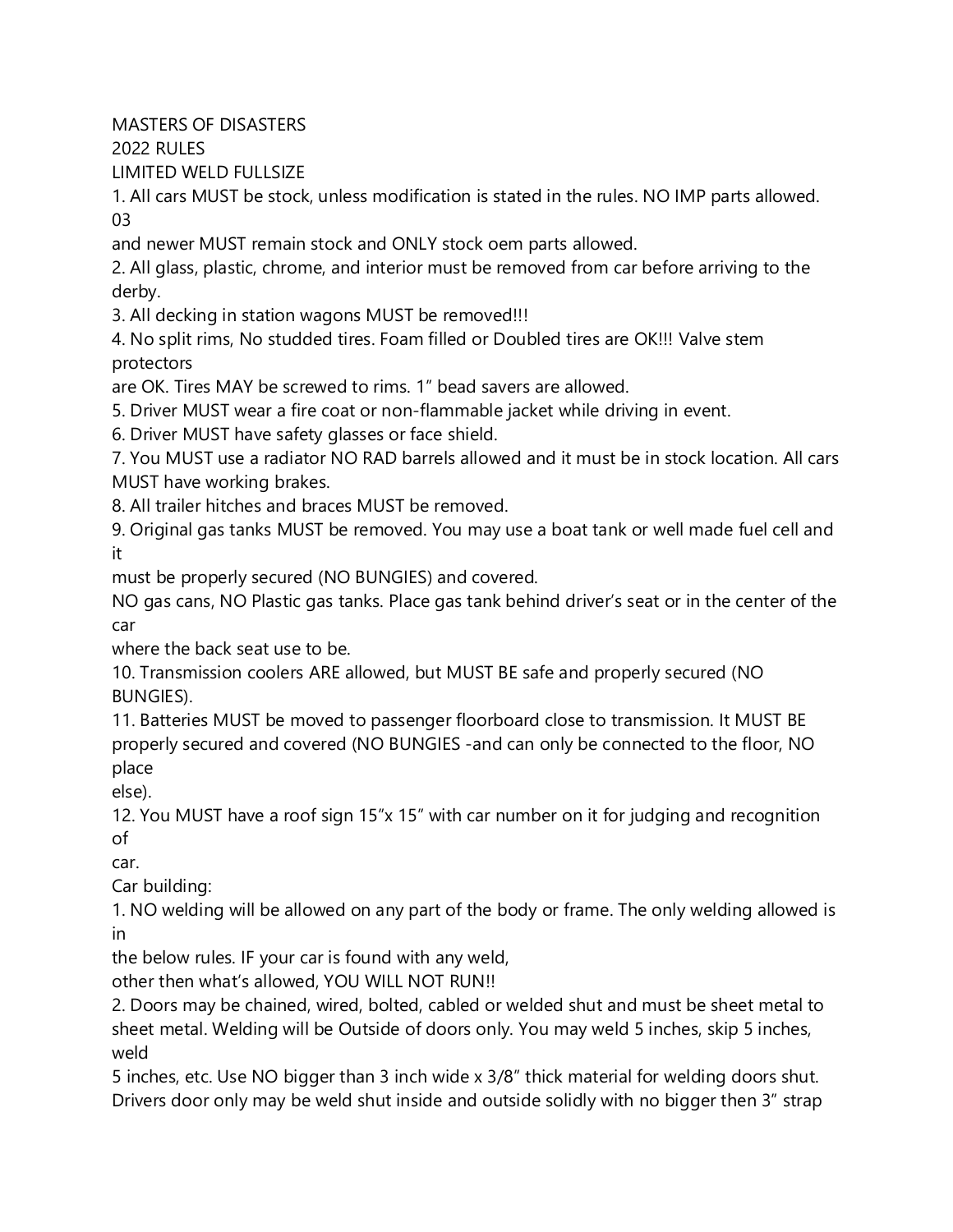material.

3. For driver's protection, YOU MUST weld a bar behind the seat from doorpost to doorpost, NO bigger then 6" material. It can be an X, you may also have a bar across your dash, you may

connect the dash bar to bars behind seat across the inside of front door only, you may also weld your steering column in, you can also weld a plate across the driver's door NOT to exceed

6 inches past each seam. You may have a roll over bar behind the seat, which may be welded to

the top of the frame or the floor and welded or bolted to the roof – no kickers going to the back

or front of the car. Back of cage including roll bar, can only be in front of body mount behind

back seat. Mopars can only be in front of spring mount. You will be allowed 2- 4x4x¼" down

bars on the inside on driver's and passenger's door going down from the inside cross bar. Down

bars must be behind inside of front door interior seam or will be cut out. Welded to top of frame ONLY, AND NO ADDED METAL!!!!

GAS TANK PROTECTOR: must be NO wider then 24inches across the back- 6inch tall on back

with 1 inch gap between all sheet metal around back side of gas tank protector. Tank Protector

can only be attached to back seat bar with nothing attaching up or down to body/frame/ cage.

You MAY gusset to back seat bar only. MUST be 4 inches off floor and stay BELOW where speaker deck attaches to floor! You are allowed a loop up off your gas tanks protector, but must be straight up and not angled. Nothing higher up then 4 inches above gas tank. Loop can't

attach to anything but the tank protector.

NO BACK WINDOW BAR ALLOWED.

\*\*\*\*\*\*YOU MUST HAVE A BAR/PIPE FROM DOOR POST TO DOOR POST WELDED

MINIMUM, IN

ORDER TO RUN.

Bumpers: Bumpers are interchangeable. Any Automotive bumper and bumper brackets may be

used on any car. Homemade bumpers will be allowed, you can only use a flat square or round

tube NO bigger than 5 inches (5x5 square or 5inch round). You may use a replica. Tubing CANNOT be any wider than the car fenders, And MUST remain flat. You may trim bumper ends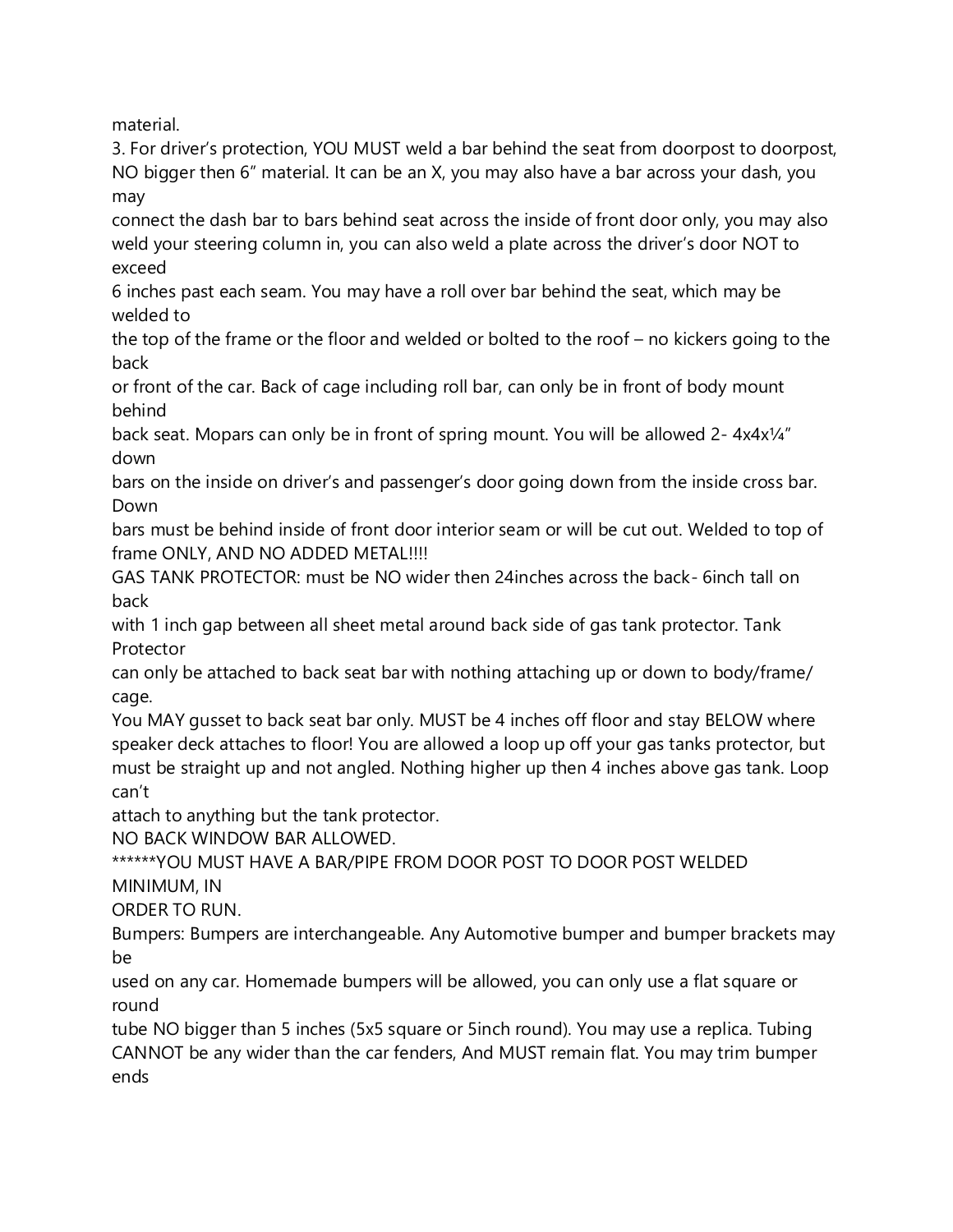or fold them around. Bumpers and brackets may be welded solid. Bracket are interchangeable

from car to car. If you don't use the factory front brackets to the car, YOU WILL BE LIMITED to a

14 inch bracket from end of frame. Brackets CAN NOT be longer than 14 inches in length or can

be shortened but you CAN'T stretch out brackets to make longer. If you don't use a factory bumper bracket you may use a 4inch X 14 inch long 3/8 thick flat plate. This plate MUST BE welded to the bumper. The bumper plate can only be welded on the outside of the frame and

can only follow the frame, NO shaping OR wrap of plate. Bumpers may be stuffed inside of Original bumper only. Bracket can be welded solid but can ONLY be welded to 1 side of the frame, don't wrap bracket unless it came out factory that way. NO Brackets may be stuffed inside of the frame rail.

You may have 4 spots wire or 3/8 chain from front bumper to radiator support, 4 spots from rear bumper to trunk lid. Front brackets on front only!!! Front Bumpers can NOT be any higher

than 30 inches from top center. Rear Bumpers can NOT be lower than 18 Inches from top center of bumper. Frame must remain straight for bumper measurement. This rule is to help cut down of the issue of roll over and safety of this issue.

HOOD/TRUNKS: \*\*Hoods MUST HAVE at least a 12-inch square hole cut out in case of fire. You

will be allowed 8 spots to hold the hood down (bolts, chain or wire); you MUST have at least 4

spots holding hood down- hood hinges don't count! You may have up to 1" all thread –2 may

be used from the hood down to the

frame, but MUST GO THROUGH the front body mounts. Chrysler products may run all thread

behind radiator support down to top of frame and be welded to top of frame with NO added

material – All thread may pass thru frame. Hood hold down spots MUST BE sheet metal to sheet metal only. Hood must be open for inspection. Plates for hood bolts CAN NOT exceed 5x5x1/2 inch. Hood bolts can be up to 1 inch in diameter. Only allowed 8 spots total to hold down hood chain- wire- bolts- etc. You are allowed 12- 3/8" blots to bolt hood skins together.

You can fold hoods or trunk decks over but 50% of the hood or trunk lid must be in factory location. Dishing of the trunk is allowed but MUST be 6 inch off floor. Tucking of roofs are allowed but only on factory coil spring wagons. Can tuck roof to top of rear quarter panels. You

may chain/wire roof to top of rear quarter panels in 2 spots on each side.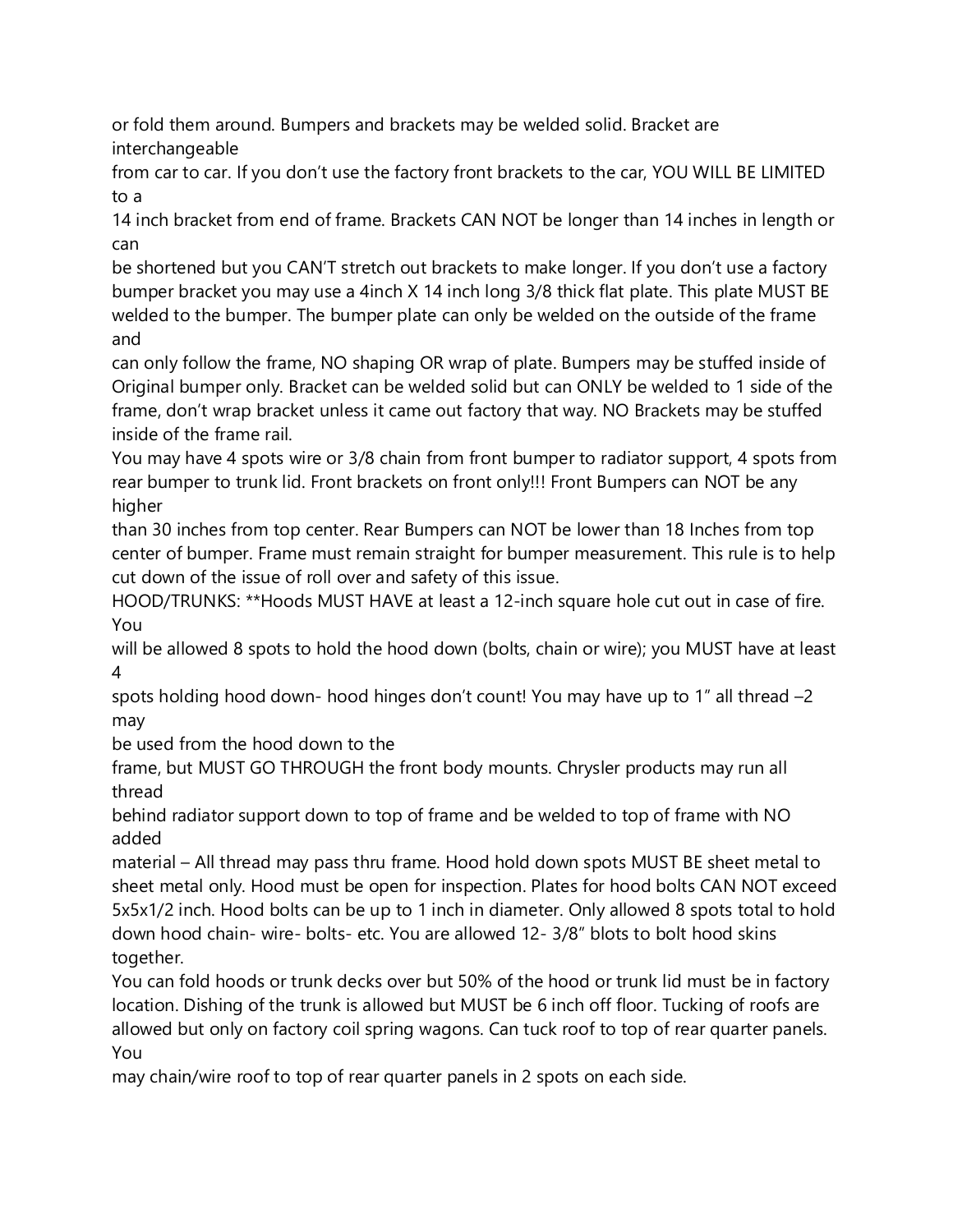2 - 1" All-thread may go from the trunk lid to frame, if you go threw the body mount hole thru

the frame you MUST have a spacer between body and frame, otherwise you may weld to the

side of the frame only with all-thread. You may use wire in 2 spots with 4 loops from trunk lid

and may go around the frame with the wire. CAN'T DO BOTH. Trunk lids and tailgates may be

welded but only in factory location. NO welding of tucked area or NO welding of sheet metal

folded over trunk lid. You can weld 5 inches skip 5 inches using no bigger than 3 inch wide materials.

BODY MOUNTS:

11. Body mounts MUST remain stock, and NO adding of body mounts. You can replace the bolt

with ½ inch bolt, bolt must be up inside of frame as factory with nothing up inside frame except

1- 2X2X1/4" thick washer then a nut and a 2X2X1/4" thick washer on top of floor. YOU may use

a solid mount between body and frame. The mount spacer can't be bigger than 2X2 and must

be 1 ¼" tall pipe or tubing. NO welding of body mount spacers. Nothing can't act like a gusset of

any kind!! Radiator support spacer can be welded either to top of frame or to bottom of radiator support body/sheet metal. If you use all-thread in hood or trunk, the body mount rubber may be replaced with a steel body mount same thickness as factory rubber mount- 1  $\frac{1}{4}$ 

inch

Radiator support spacer CAN NOT be any taller than 6 inches.

SUSPENSION:

Suspension MUST be all stock. Leaf springs MUST be stock, Stock springs ONLY! 2 inch stagger

in back of rear end and a 1 inch stagger on the front of rearend on all leaf springs. You can put

spacers in sagging coil springs to get your height. You can loop chain or wire from rear end or

springs to frame in 2 spots on each side. No bigger then #9 wire or 3/8"chain or cable may be

used. You may double your coil springs. Leaf spring cars will be allowed 6 clamps on each spring

pack. The clamps may be home-made. Home-made clamps CAN NOT be larger than 2 inch wide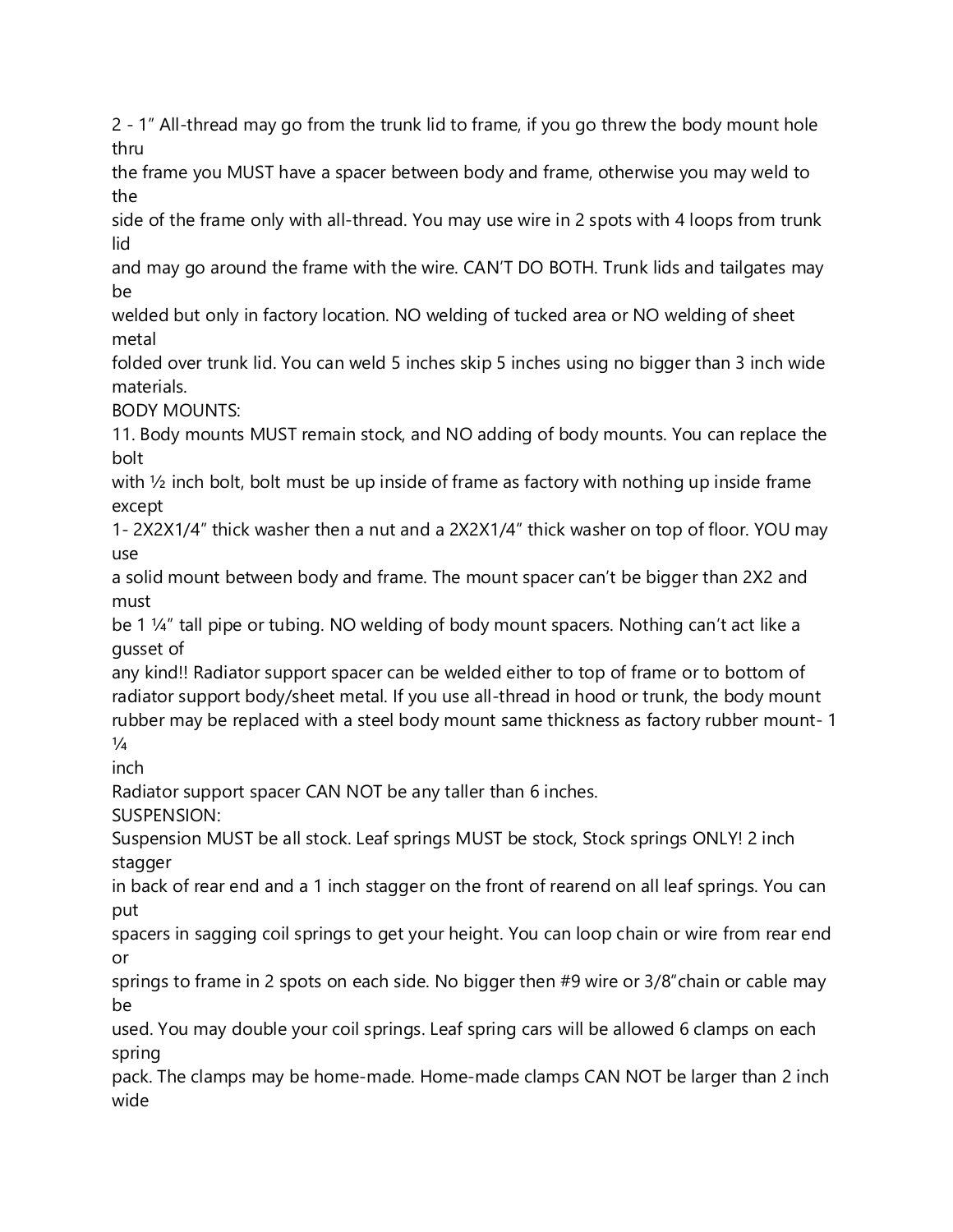by 5 inches long. NO more than 9 leaf springs in any car! This includes tow package springs! Front A-arms will be allow 2 - 2" X 2" straps. 1 strap on front side of A-arm and 1- strap on back

side of A-arm. Must be welded to the SIDE of the frame only. Straps can be  $\frac{1}{4}$ " thick. You may

use 1 loop of 3/8" chain around frame and over A-arm. No welding. Not to be excessive with

loop of chain as the loop of chain can only be on 1 side of the A-arm! STEERING:

Tie rods, A arms, Ball joints and all other steering / suspension MUST REMAIN STOCK. Steering column may be changed to aftermarket shafts, steering knuckles, homemade steering shafts, .Rear end control arms may be replaced with Tubing 3/8 walled. Tubing control arms must be mounted with a bolt no

larger than ½ size. Tubing control arms cannot be welded in, no relocating of mounting brackets, etc. 98-02 fords may use

a bolt in upper tray for top control arms or weld a 3x3 square tube to factory tray to bolt upper control arms too and may

weld a factory bottom bracket or 3X3 square tube on the driveshaft side of frame in factory location for lower control arms.

You may use any braced rear end along with 8 lug rear ends. After market axles and axle savers may be used as well.

You can use a spool inside the rear end to make posi-track. You can swap out rear ends from a different car, but must

mount to factory rear brackets of the car only. You may change rears from one car to another. Gm to ford, Ford to Gm,

Mopar to Gm, etc. Rear end or Rear end bracing may NOT act like a gusset to frame or car! Head Inspector will have final

say on this!

etc ARE allowed. May change steering but MUST bolt to factory steering parts. 03 AND NEWER

You may swap spindles, a arms ONLY a direct fit, NO homemade parts or brackets. MUST be factory OEM parts from a legal car. MUST run factory rack and pinion steering. ENGINE MOUNTING:

Engine mounts may be welded to engine cradle. Engine must be mounted in stock location. You

may use a front lower engine cradle mount to mount your engine. Motor mount pads may have

one bolt hole in cross member and 8" of weld on frame, MUST be a flat plate NO wider then 8"

x 3/8 inch think,( plate may not wrap frame MUST sit on top and be between cradle bolts. This

plate is for you to weld your lower mount to).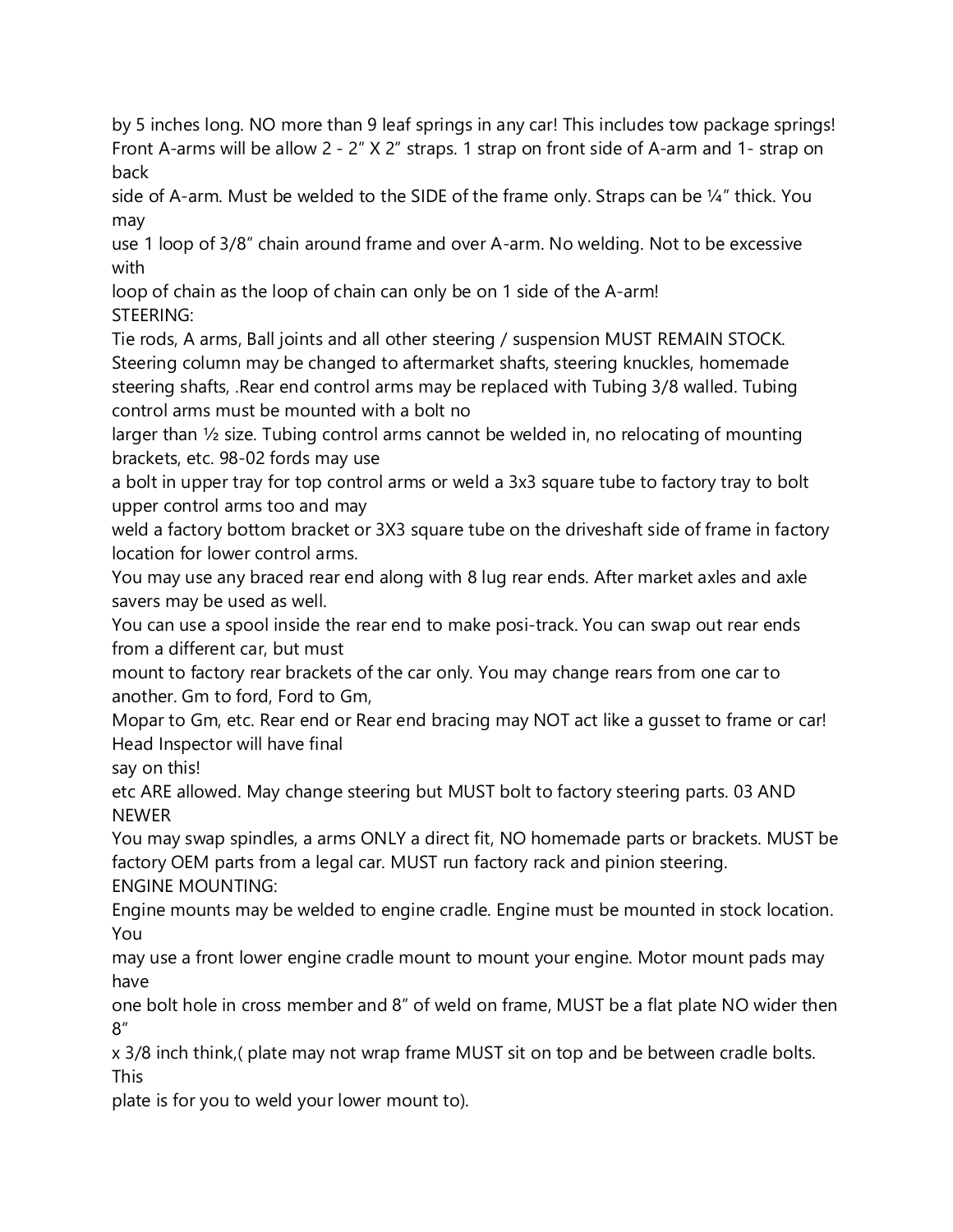NO full cradle will be allowed!!!

Use motor and tranny of choice, 03 and NEWER MUST use factory aluminum cross member. Motor MUST be in stock location. You may chain or weld motor and tranny to keep in place (don't strengthen the frame). You MUST use a factory cross member or a 2" X 2" tubing welded

to frame with nothing else added for mounting transmission. 03 and NEWER MUST use factory aluminum cross member. NO shaping of cross members and NO using cross member as

a gusset!! This can be out of another car. Tranny cross members must mount in factory location

for the car only! NO Tranny Braces, NO steel bells or steel tail housings.

You may have 2-3/8" chains from the motor head to frame and you may weld 1 link of chain to

top of frame under motor only next to A-arm on front side of motor.

Fenders:

You may cut wheel wells for tire clearance. Fenders may also be bolted together with 12- 3/8"

bolts or less. The rear quarter panel is considered part of the rear fender.

For safety, \*\* Hardtop cars may have a 4 inch wide strap welded at the door post to the roof. You MUST have 2 bars, wires or chains in windshield from roof to dash for safety reasons. Misc:

You can run shifter through floor and you can have a switch panel. You may also have a hand

throttle. If you are running an electric fuel pump – must be hooked up to your ignition switch –

so when your car shuts off – it shuts off.

You are allowed 2 spots with 4 loops of wire in each window opening and may go to the frame.

No welding washers around holes on car body. You may run wire from frame rail to frame rail

underneath back of car, behind rear-end with 4 loops of wire or 1 loop of 3/8 chain/cable in 1

spot only. This must go around the frame, this CAN NOT be bolted to the frame.

NO Distributor cap protectors or Full cradles!! YOU are allowed a distributor clamp, front lower

cradle and pulley protector, sway bar must NOT be in contact with pulley protector at anytime.

Gas tank protector are allowed, no wider than 24 inches, must be at least 2" away from rear sheet metal. It must

run straight back from rear seat bar in center of car and must be 4" off the floor. Gas tank can't

be connected to protector unless gas tank is mounted to top of protector and not to floor.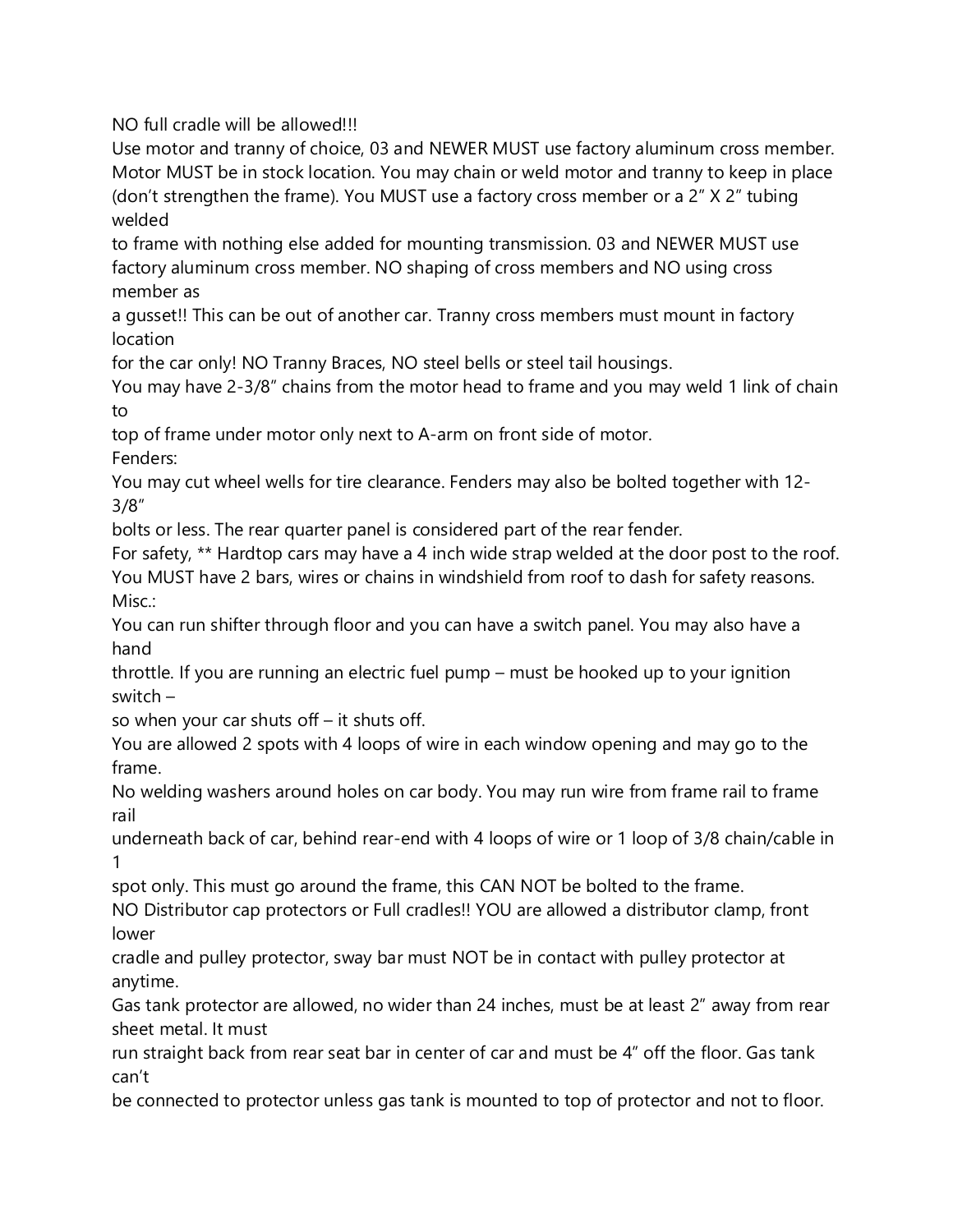Protector must be free floating- NOT connected to anything but back bar! Aftermarket gas pedal and brake pedals are allowed as long as not used to re-enforce car!!!! Must be mounted

to cage or body. Not to frame or used as a gusset to reinforce the car in any way. No frame shaping except to beating in the sides only of rear arches over tires. Nothing else. Body shaping is allowed but NO double rolling of body lines. No bolting, welding, wiring, etc of

body lines. Trunk can be dished but MUST be 6" off the floor.

You must have 2 bars or wires from roof to dash in windshield for safety. Window bars can only

be 3 inches wide with 5 inches on roof and 5 inches on dash.

Sliding Drive shafts ARE allowed along with a pinion brake. Pinion Brake can only have 1 strap

welded to rear end tubes on each side but must be welded next to center carrier only!! No gussets off straps!!

Cold bending of frames will be allowed, YOU MAY NOT plate where you cold bent frame! You may cut of front frame rails, but the factory body mount bracket/hole in frame must be there completely. No relocating any part of frame, suspension, body mounts, etc.

Body creasing is allowed, no double rolling of creases. Trunks can be dished but must be able to

see inside trunk area completely.

RUST REPAIR & FRAME REPAIR:

You may repair rusted out sheet metal with sheet metal only. Leave the rust in place and repair

over it. Rusted out frames may be repaired with 3/16 inch or less. You are allowed to weld the

patch 2 inches past the rusted out area, leave the rust in place.

Re-stubbing of frames must be same make/model. 70's to 70's, 80's to 80's, etc. Gm to Gm, Mopar to Mopar, etc. NO IMP SUBS, No caddy frames or stubs under NON Caddy cars!!!!!! You

will be allowed to butt weld the frame together then wrap the frame where welded with a 1 inch wide 1/8th inch strap completely around the weld. No cutting of frame or frame seams and re-weld frame in place as a repair!!! Must be behind tranny cross member.

Bent frames only may be repaired with 4" X 6"- 1/4" thick flat plate. You are only allowed 6 plates total on driver's and 6 total of Passenger's side of car. This counts for the front and rear

of car together. The plates may be welded solid and can be rolled over to 2 side to the frame

but must remain flat with no shaping of plates. You must have a 1/2 inch hole in the patch. You

can only repair the frame once in each place. No re-patching or layering of patches. Plates must